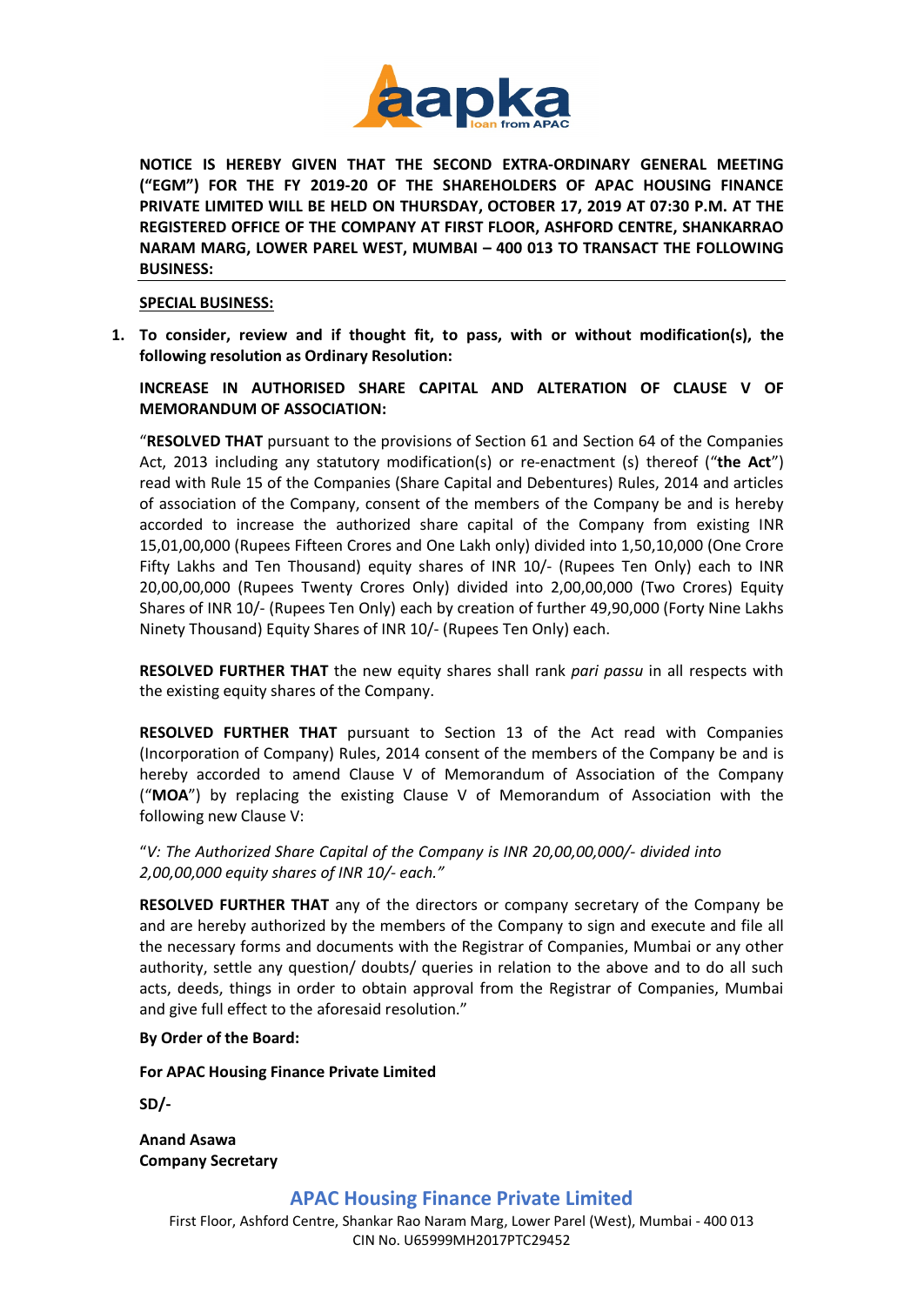

**ACS 23299 Date: 17-10-2019 Place: Mumbai**

# **Registered Office Address:**

First Floor, Ashford Centre, Shankarrao Naram Marg, Lower Parel – West, Mumbai – 400 013.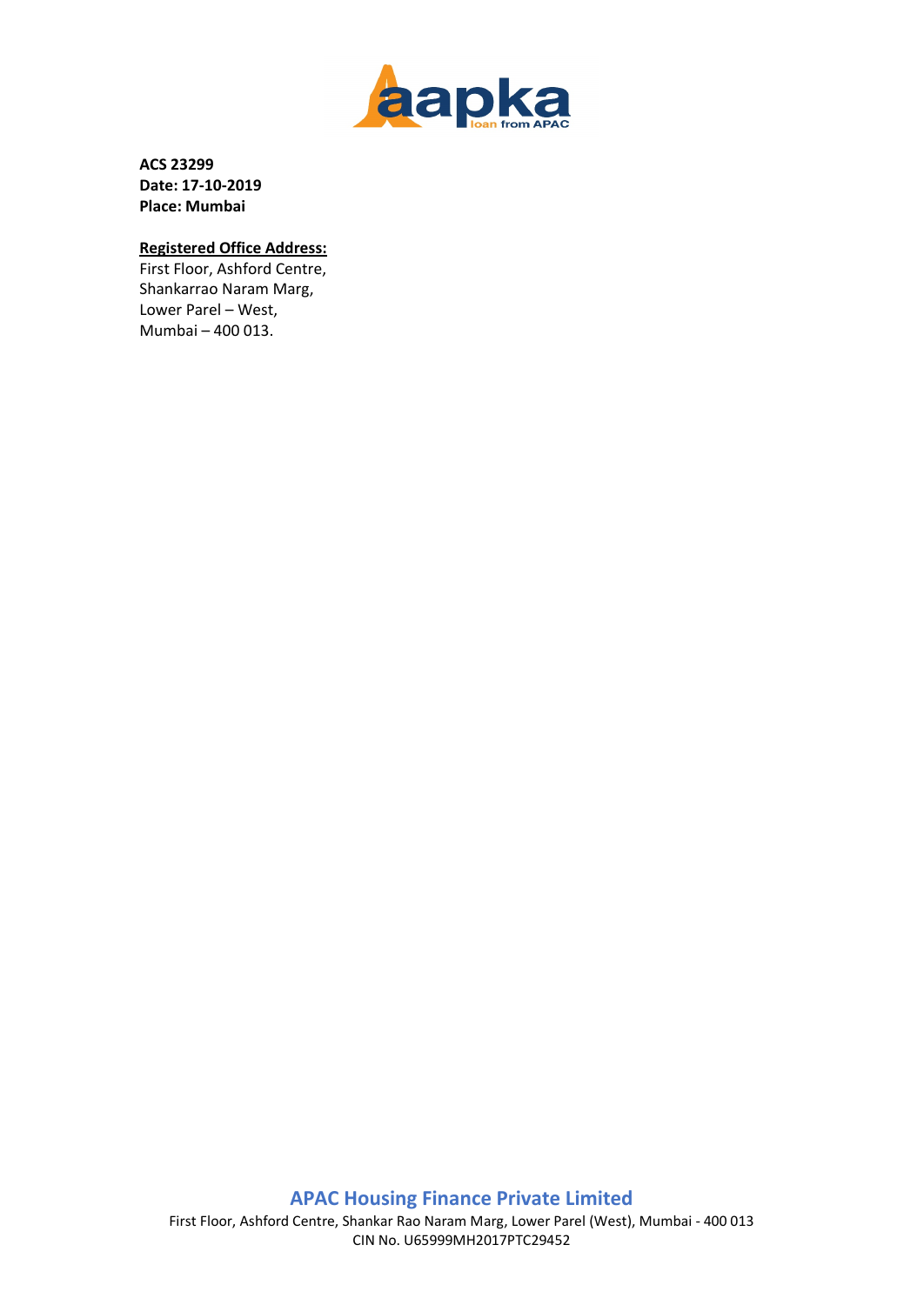

### **NOTES**

1. A Member entitled to attend and vote at the EGM is entitled to appoint a proxy to attend and vote instead of himself and the proxy need not be a Member of the Company. The instrument appointing the proxy duly completed, stamped and signed should, however be deposited at the registered office of the company not less than forty-eight hours before the time scheduled for commencement of the EGM.

A person appointed as a proxy shall act on behalf of such number of Member(s) not exceeding fifty and holding in the aggregate not more than 10% of the total share capital of the Company, carrying voting rights. Further, a Member holding more than ten percent, of the total share capital of the Company carrying voting rights may appoint a single person as proxy and such person shall not act as proxy for any other person or shareholder.

2. Corporate Members intending to send their authorized representatives to attend the Meeting are requested to send to the Company a certified copy of the Board Resolution/Power of Attorney authorizing their representative to attend and vote on their behalf at the EGM pursuant to Section 113 of the Companies Act, 2013.

3. Explanatory Statement pursuant to Section 102(1) of the Companies Act, 2013, in respect of the Item No.1 set out above is annexed hereto and forms part of this notice

4. All relevant documents referred to in this notice and the explanatory statement will be available for inspection by the members at the registered office of the Company during normal business hours on all working days (except Saturday(s) and Sunday(s) and public holiday(s)) up to the date of the EGM and during the continuance of EGM.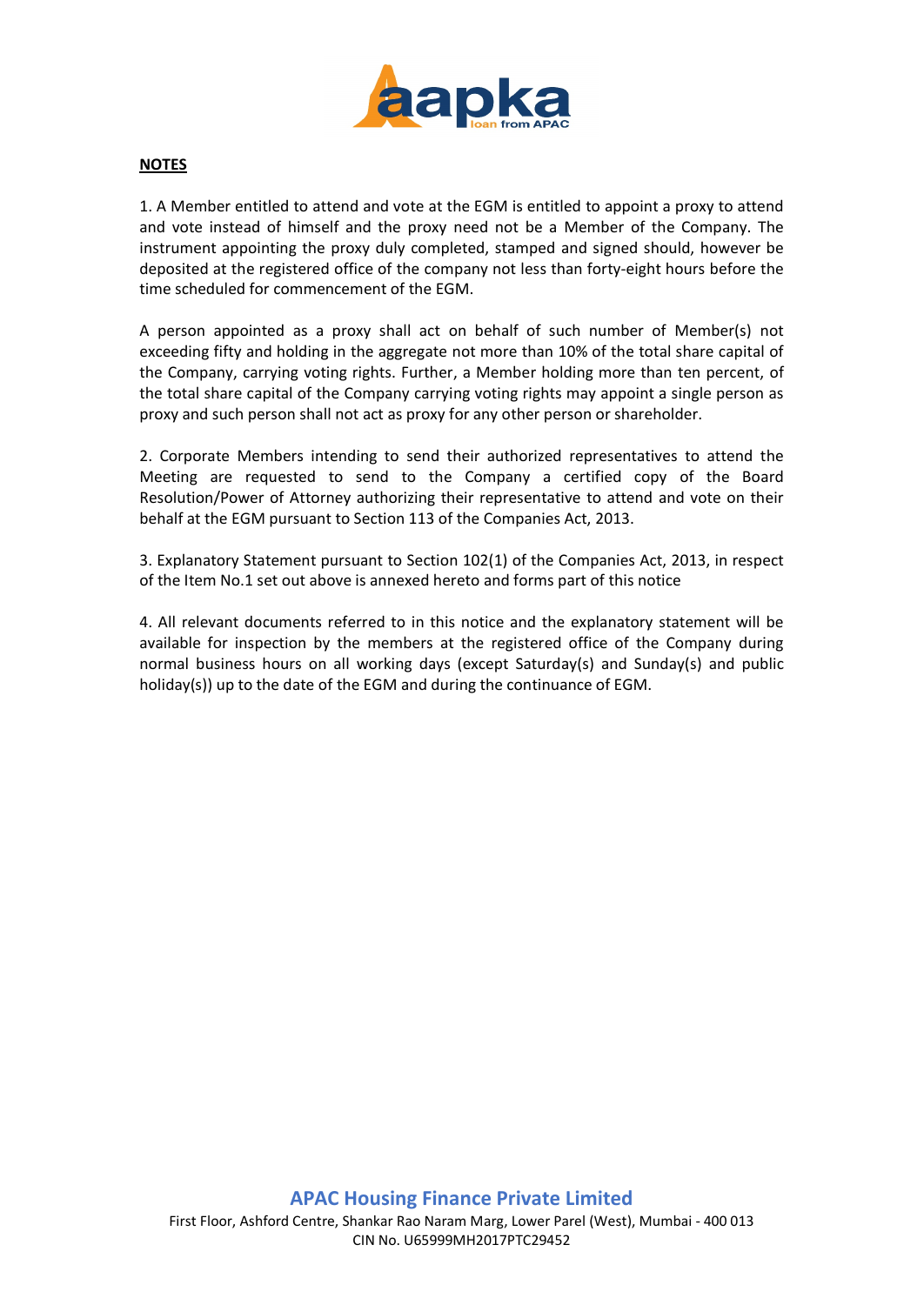

# **EXPLANATORY STATEMENT PURSUANT TO SECTION 102 (2) OF THE COMPANIES ACT, 2013 (The 'ACT')**

## **INCREASE IN AUTHORISED SHARE CAPITAL AND ALTERATION OF CLAUSE V OF MEMORANDUM OF ASSOCIATION:**

The present authorized Share Capital of the Company is INR 15,01,00,000/- (Rupees Fifteen crores only) divided into 1,50,10,000 (One Crore Fifty Lakhs and Ten Thousand only) equity shares of INR 10/- (Rupees Ten Only) each.

To meet the business requirements of the Company, the Company needs to increase the authorised share capital. To accommodate the increased paid up capital; the authorized share capital of the Company needs to be increased. The requisite clause V of the Memorandum of Association is required to be amended.

In view of the above, it is proposed to increase the authorised share capital from the existing INR 15,01,00,000 (Rupees Fifteen Crores and One Lakh only) divided into 1,50,10,000 (One Crore Fifty Lakhs and Ten Thousand only) equity shares of INR 10/- (Rupees Ten Only) each to INR 20,00,00,000 (Rupees Twenty Crores Only) divided into 2,00,00,000 (Two Crores only) Equity Shares of INR 10/- (Rupees Ten Only) each by creation of further 49,90,000 (Forty Nine Lakhs Ninety Thousand only) Equity Shares of INR 10/- (Rupees Ten Only) each.

Each equity shares shall rank pari-passu with the existing shares of the Company.

In order to reflect the increase in Authorized Share Capital and Pursuant to Sections of the Companies Act, 2013, clause V of Memorandum of Association ("MOA") is required to be amended.

Further, as per relevant provisions of the Companies Act, 2013, the increase in Authorized Share Capital and Alteration to clause V of MOA requires approval of the shareholders of the Company.

The Board recommends the resolution as set out in the Notice for the approval of the members of the Company as ordinary resolution.

None of the Directors or their relatives, except to the extent of their shareholding, are in any way concerned or interested in the proposed resolution as set out in the Notice.

### **By Order of the Board:**

**For APAC Housing Finance Private Limited**

**SD/-**

**Anand Asawa Company Secretary ACS 23299 Date: 17-10-2019**

### **APAC Housing Finance Private Limited**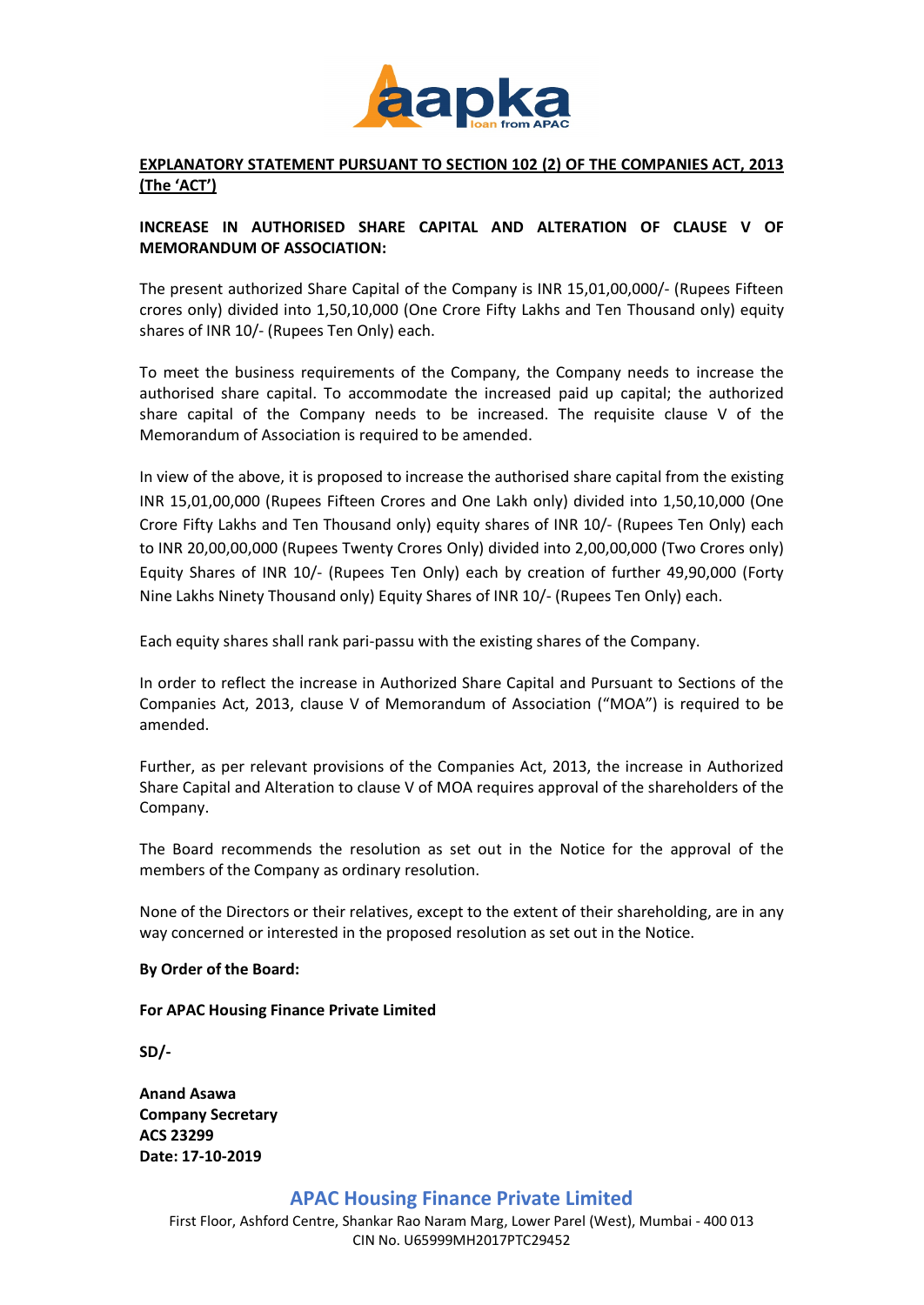

# **Place: Mumbai Registered Office Address:**  First Floor, Ashford Centre,

Shankarrao Naram Marg, Lower Parel – West, Mumbai – 400 013.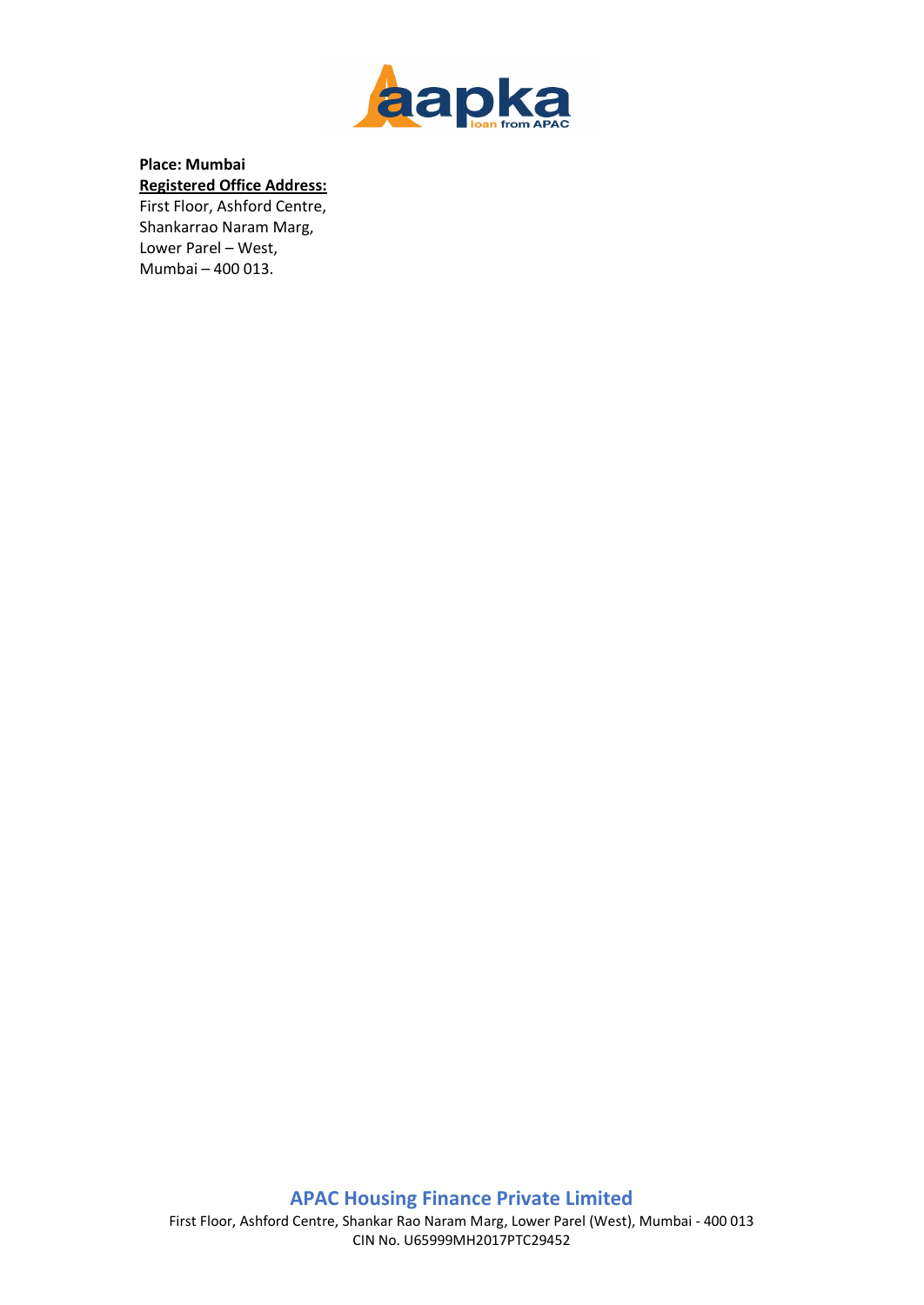

### **Form No. MGT-11**

### **PROXY FORM**

[Pursuant to section 105 (6) of the Companies Act, 2013 and rule 19(3) of the Companies (Management and Administration) Rules, 2014]

### CIN: **U65999MH2017PTC294524**

Name of the Company: **APAC HOUSING FINANCE PRIVATE LIMITED**

Registered Office: First Floor, Ashford Centre, Shankarrao Naram Marg, Lower Parel – West, Mumbai – 400 013, Maharashtra, India.

| Name of the Member(s):                                    |       |           |    |  |  |  |
|-----------------------------------------------------------|-------|-----------|----|--|--|--|
| Registered address:                                       |       |           |    |  |  |  |
| E-mail Id:                                                |       |           |    |  |  |  |
| Folio No. / Client Id:                                    |       |           |    |  |  |  |
| DP ID:                                                    |       |           |    |  |  |  |
| I/We<br>shares of the above-named company, hereby appoint | being | member(s) | οf |  |  |  |
| Name:                                                     |       |           |    |  |  |  |
| Address:<br>E-mail Id:<br>or failing him<br>Signature:    |       |           |    |  |  |  |
| Name:                                                     |       |           |    |  |  |  |
| Address:<br>E-mail Id:<br>or failing him<br>Signature:    |       |           |    |  |  |  |

As my/our proxy to attend and vote (on a poll) for me/us and on my/our behalf at the Extra-Ordinary General Meeting of the Company, to be held on the \_\_\_\_\_\_\_\_\_\_, June \_\_\_\_, 2019 at \_\_\_\_\_\_ A.M. / P.M. at the registered office of the Company situated at First Floor, Ashford Centre, Shankarrao Naram Marg, Lower Parel – West, Mumbai – 400 013, Maharashtra, India and at any adjournment thereof in respect of such resolutions as are indicated below: **Resolution No**

| Sr.<br>No. | <b>Particulars of Resolution</b>         | Assent | <b>Dissent</b> |
|------------|------------------------------------------|--------|----------------|
|            | INCREASE IN AUTHORISED SHARE CAPITAL AND |        |                |
|            | ALTERATION OF CLAUSE V OF MEMORANDUM OF  |        |                |
|            | <b>ASSOCIATION</b>                       |        |                |

# **APAC Housing Finance Private Limited**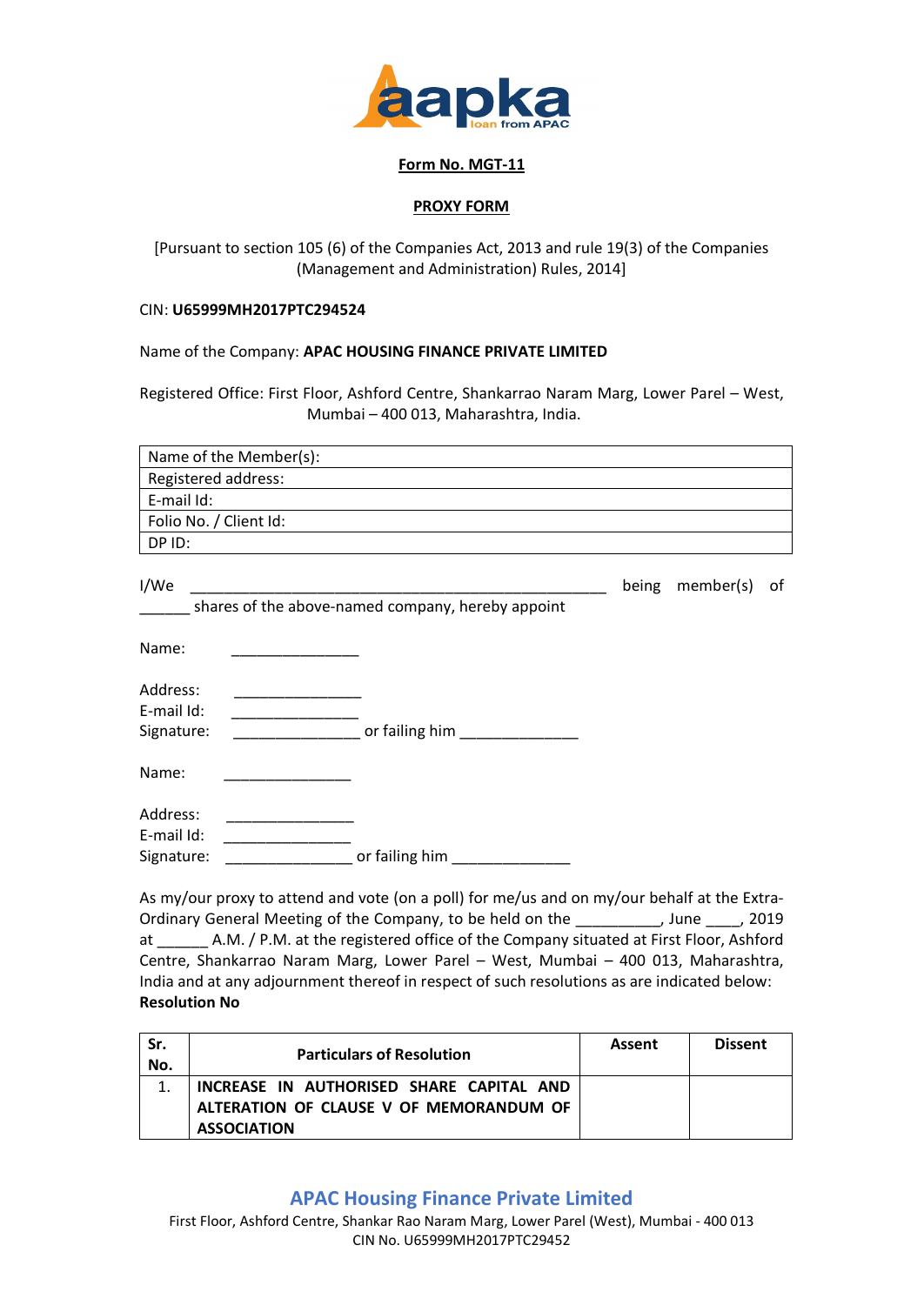

Affix revenue stamp

Signed this \_\_\_\_\_\_\_\_\_\_ day of \_\_\_\_\_\_\_\_\_\_\_\_ 2019

Signature of Shareholder: \_\_\_\_\_\_\_\_\_\_\_\_\_\_\_\_\_\_\_

Signature of Proxy holder (s): \_\_\_\_\_\_\_\_\_\_\_\_\_\_\_\_\_\_

Note: This form of proxy in order to be effective should be duly completed and deposited at the Registered Office of the Company, not less than 48 hours before the commencement of the Meeting.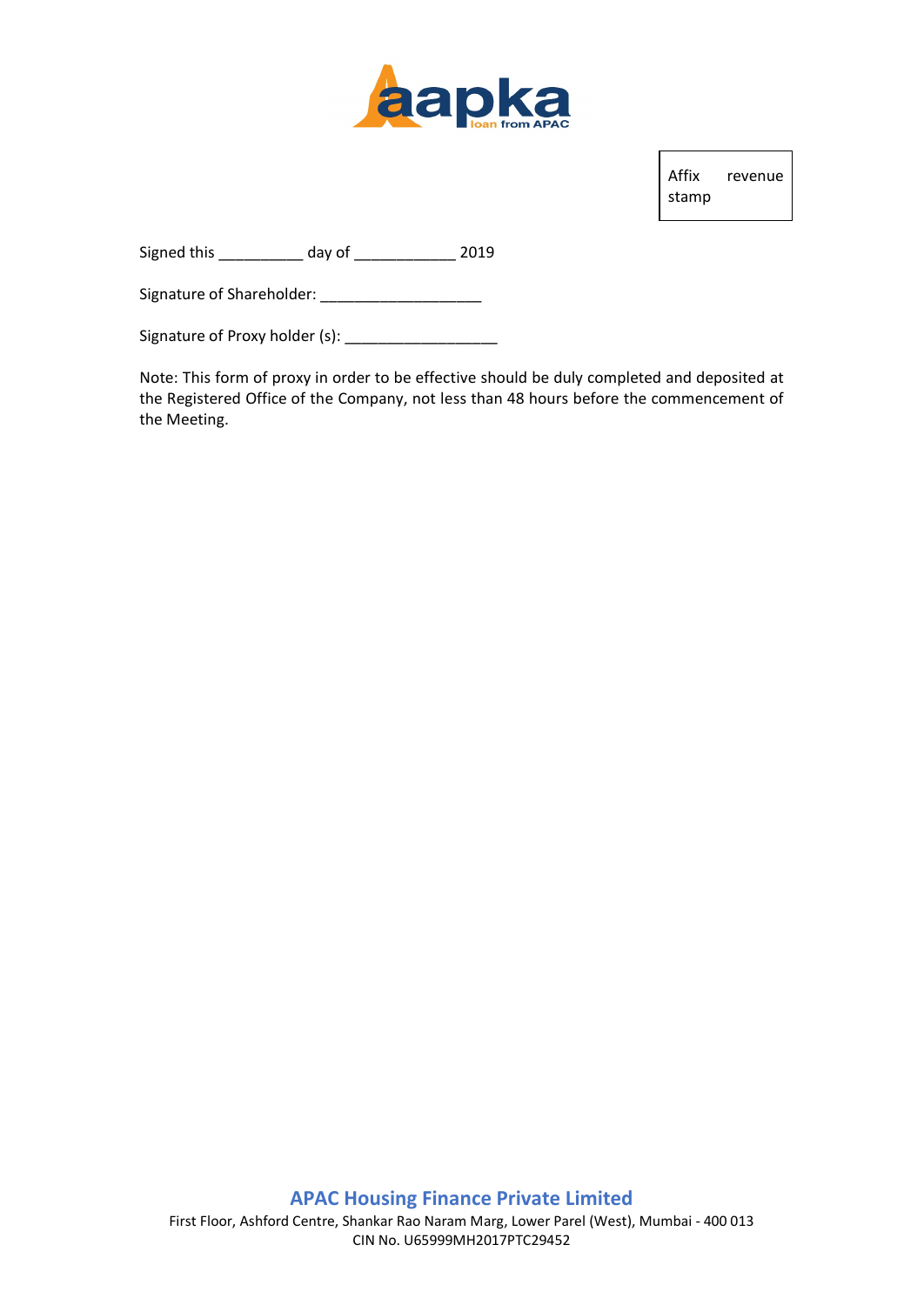

## **ATTENDANCE SLIP**

# PLEASE FILL THE ATTENDANCE SLIP AND HAND IT OVER AT THE ENTRANCE OF THE MEETING HALL.

Joint shareholders may obtain additional slips on request.

Master Folio No:

NAME AND ADDRESS OF SHAREHOLDER: \_\_\_\_\_\_\_\_\_\_\_\_\_\_\_\_\_\_\_\_\_\_\_\_\_\_\_

NAME OF PROXYHOLDER: \_\_\_\_\_\_\_\_\_\_\_\_\_\_\_\_\_\_\_\_\_\_\_\_\_\_\_\_\_\_\_\_\_\_\_\_\_\_\_\_

NO. OF SHARES HELD: **We have all that the set of the set of the set of the set of the set of the set of the set of the set of the set of the set of the set of the set of the set of the set of the set of the set of the set** 

I hereby record my presence at the EXTRA-ORDINARY GENERAL MEETING of the Members of **APAC HOUSING FINANCE PRIVATE LIMITED** held on Thursday, October, 2019 at 07:00 P.M. at the registered office of the company situated at First Floor, Ashford Centre, Shankarrao Naram Marg, Lower Parel – West, Mumbai – 400 013, Maharashtra, India.

Signature of the Shareholder or Proxy

Notes:

(1) Members/Proxy holders are requested to produce the attendance slip duly signed for admission to the Meeting hall.

(2) Members are requested to bring their copies of Annual Report for reference at the Meeting hall.